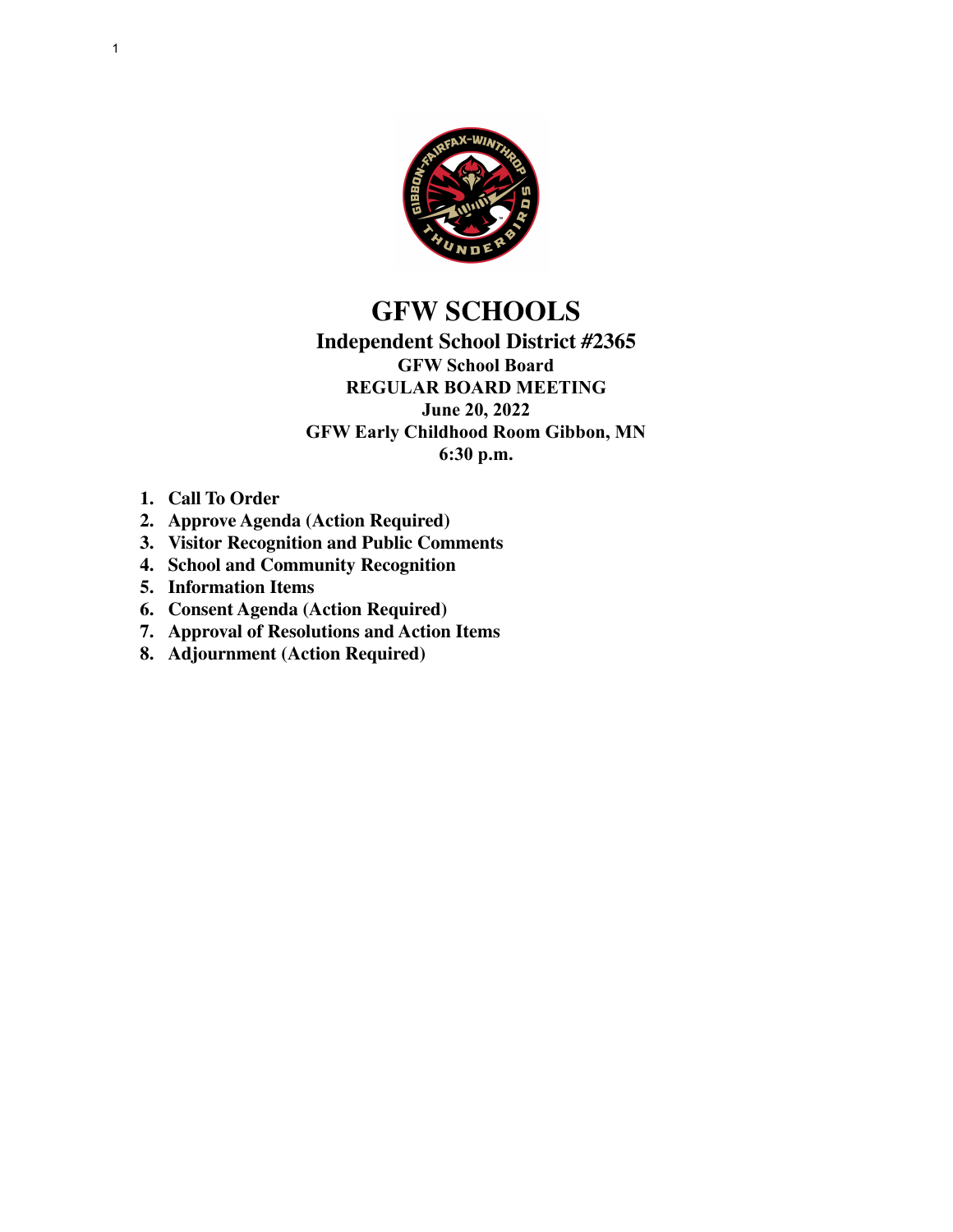

# **GFW SCHOOLS**

## **Independent School District #2365**

### **GFW School Board REGULAR BOARD MEETING June 20, 2022 GFW Early Childhood Room Gibbon, MN**

**6:30 p.m.**

- **1. Call To Order**
- **2. Approve Agenda (Action Required)**
- **3. Visitor Recognition and Public Comments**
- **4. School and Community Recognition**
	- a. GFW Elementary and MS/HS Front Office Secretaries

#### **5. Information Items**

- a. Superintendent Report
	- i. End of the Year Department Reports
- b. MS/HS and Elementary School Principal Reports
- c. Dashir Report
- d. School Board Representative
- e. Board Reports
	- **MSHSL**
	- ii. River Bend District
	- iii. Community Education
	- iv. Early Childhood Family Education
	- v. MSBA Legislative Liaison
	- vi. Sibley County Children's Collaborative
	- vii. Thunderbird Foundation
	- viii. Certified Staff Negotiations
	- ix. Classified and Bus Drivers Negotiations
	- x. Administrative Negotiations
	- xi. Q-Comp
	- xii. Activity Committee
	- xiii. Facilities Committee
	- xiv. Finance Committee
	- xv. Personnel Committee
	- xvi. Board Development Committee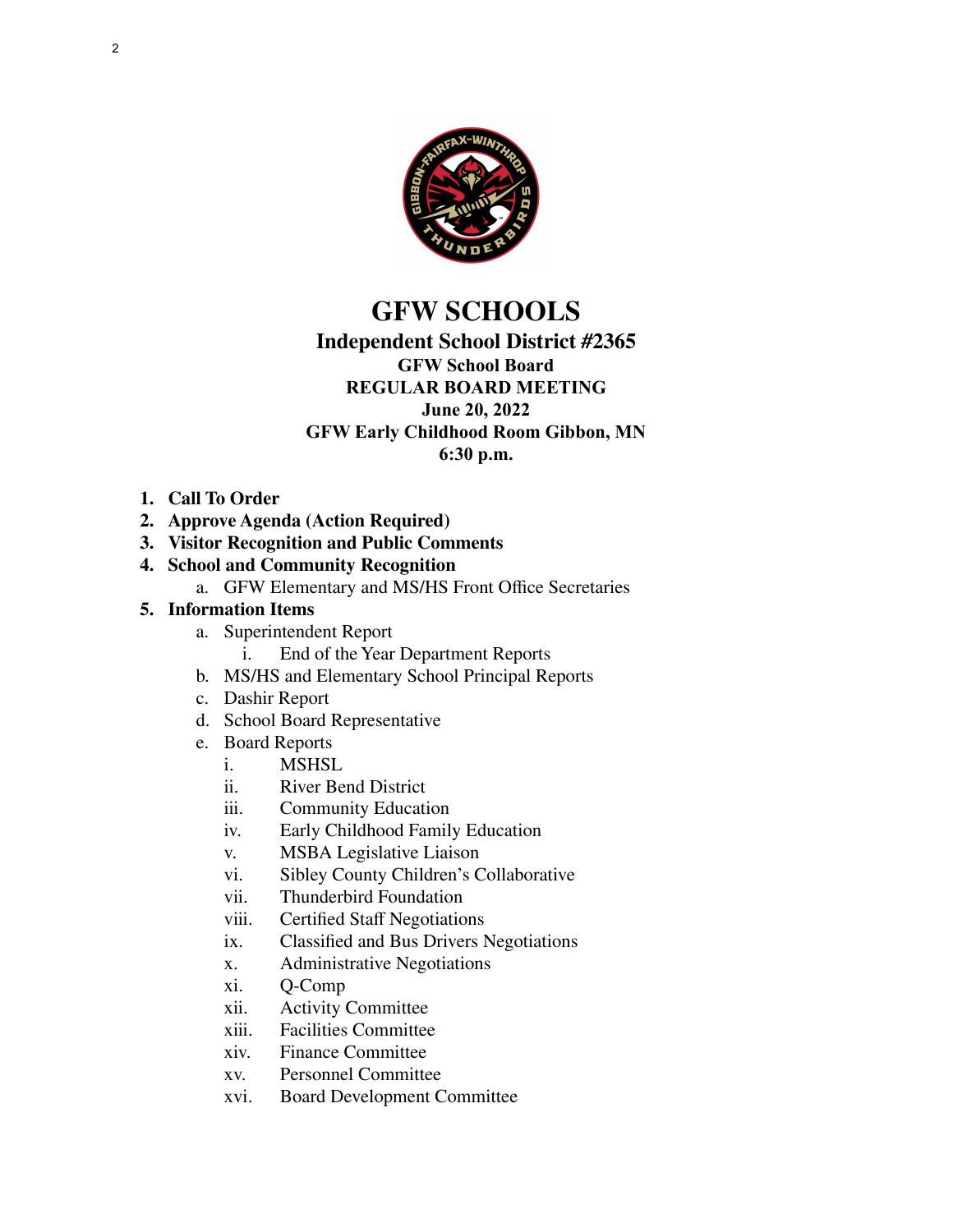- f. Business Services
- g. Athletics/Activities

### **6. Consent Agenda (Action Required)**

- a. Approval of Regular Board Meeting Minutes, May 16, 2022
- b. Approval of Work Session Meeting Minutes, June 6, 2022
- c. Approval of Finance Report (Board Summary, Monthly Budget Report)
	- i. Board Summary and Monthly Budget Report to be available at the time of the agenda release. Information will be in the July Board Packet
- d. Approval of Disbursements (Payment Register)
- e. Approval of Activity Account Review
- f. Approval of Personnel
	- i. Hires
		- 1. Andrew Marincic, MA20/Step 20, MS/HS SPED Teacher Effective 8/23/2022
		- 2. Laura Lonnquiest, MA/Step 4, MS/HS English Language Arts Teacher, Effective 8/23/2022
		- 3. Emily Wurm, BA/Step 2, MS/HS English Language Arts Teacher, Effective 8/23/2022
		- 4. Gabrielle Osmanski, BA/Step 2, MS/HS/Math Teacher, Effective 8/23/2022
		- 5. Emily Finnegan, BA/Step 2, Elementary Teacher, Effective 8/23/2022
		- 6. Jacki Kruggel, Transportation Driver, Effective 5/23/2022
		- 7. Kelly J. Krzmarzick, BA 20/Step 11, MS/HS English Language Arts Teacher, Effective 8/23/2022
		- 8. Dave Sellner, BA/Step 14, MS/HS Agriculture Teacher, Effective 8/23/2022
	- ii. Resignations
		- 1. Certified
			- a. Gerilyn Groebner, Effective 6/3/2022
			- b. Jacob Dalluge, Effective 6/3/2022
			- c. Ryan Housman, Effective 6/3/2022
			- d. Julissa Taveras, Effective 6/3/2022
		- 2. Classified
			- a. Paula Kachelmeier, Effective 6/03/2022
			- b. Melanie Rovinsky, Effective 6/3/2022
		- 3. Bus Drivers
			- a. Anna Endorf, Effective 6/02/2022
		- 4. Other
			- a. Amy Burns, Effective 7/5/2022
	- iii. Retirements
		- 1. Certified
			- a. Mark Leitheiser, Effective 6/3/2022
		- 2. Classified Retirements
		- 3. Bus Retirements